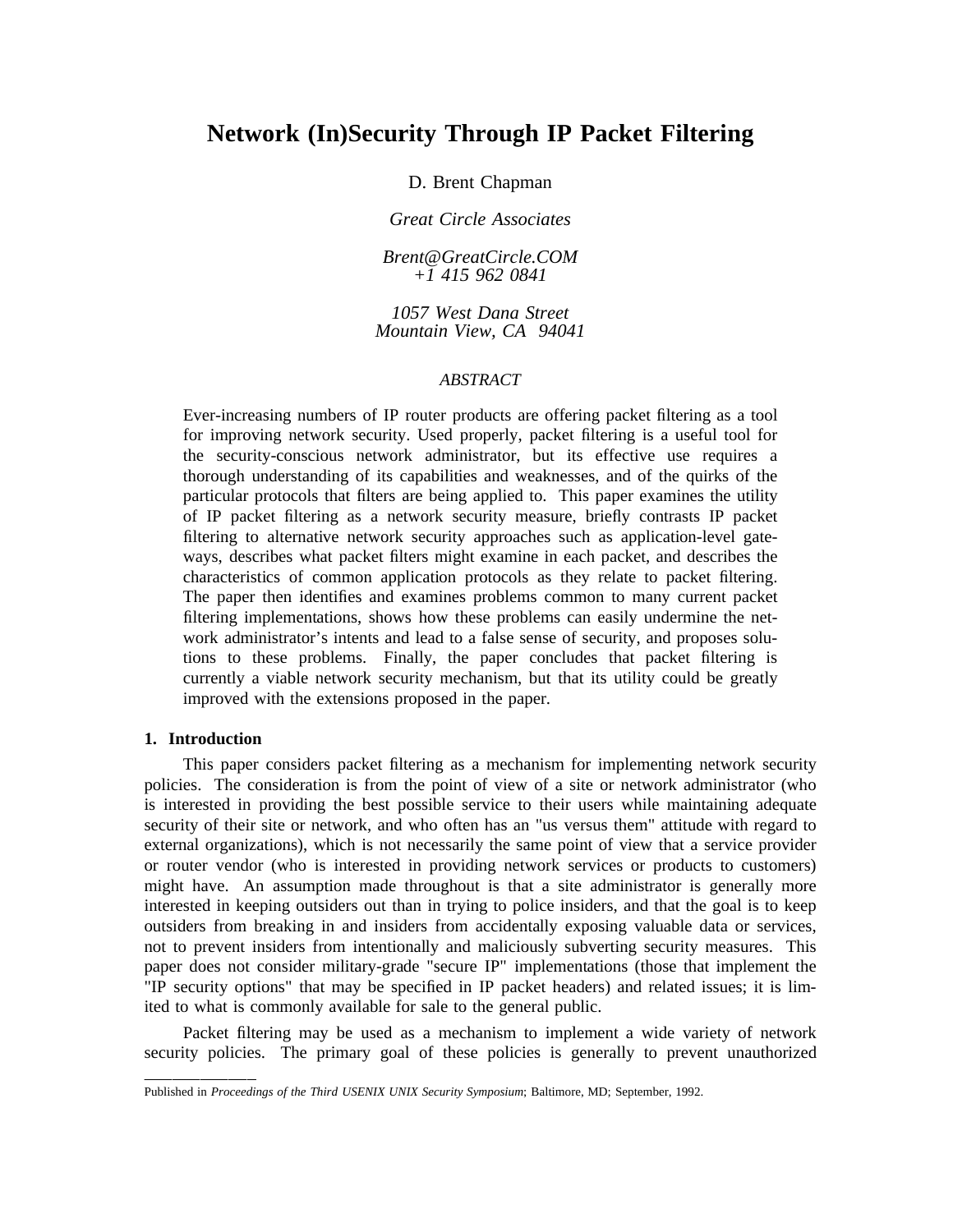network access without hindering authorized network access; the definitions of "unauthorized a ccess" and "authorized access" vary widely from one organization to another. A secondary goal is often that the mechanisms be transparent in terms of performance, user awareness, and a pplication awareness of the security measures. Another secondary goal is often that the mechanisms used be simple to configure and maintain, thus increasing the likelihood that the p olicy will be correctly and completely implemented; in the words of Bill Cheswick of AT&T Bell Laboratories, "Complex security isn't". Packet filtering is a mechanism which can, to a g reater or lesser extent, fulfill all these goals, but only through thorough understanding of its strengths and weaknesses and careful application of its capabilities.

Several factors complicate implementation of these policies using packet filtering, including asymmetric access requirements, differing requirements for various internal and external g roups of machines, and the varying characteristics of the particular protocols, services, and implementations of these protocols and services that the filters are to be applied to. Asymm etric access requirements usually arise when an organization desires that its internal systems o rganization desires that some groups of machines have different network access privileges have more access to external systems than vice versa. Differing requirements arise when an t than other groups of machines (for instance, the organization may feel that a particular subne i s more secure than standard, and thus can safely take advantage of expanded network access, e xternal network should be as limited as possible). Alternatively, an organization may desire or they may feel that a particular subnet is especially valuable, and thus its exposure to the to allow more or less network access to some specific group of external machines than to the r est of the external world (for instance, a company might want to extend greater network access than usual to a key client with whom they are collaborating, and less network access t han usual to a local university which is known to be the source of repeated cracker attacks). h ow effective filtering can be; this particular issue is discussed in detail below, in Section 3 The characteristics of particular protocols, services, and implementations also greatly affect and Appendix A.

Common alternatives to packet filtering for network security include securing each n machine with network access and using application gateways. Allowing network access on a a ll-or-nothing basis (a very coarse form of packet filtering) then attempting to secure each machine that has network access is generally impractical; few sites have the resources to secure a nd then monitor every machine that needs even occasional network access. Application gates everal other organizations, are also often impractical because they require internal hosts to run ways, such as those used by AT&T [Ches90], Digital Equipment Corporation [Ranum92], and - modified (and often custom-written or otherwise not commonly available) versions of applica t ions (such as "ftp" and "telnet") in order to reach external hosts. If a suitably modified version of an application is not available for a given internal host (a modified TELNET client for a personal computer, for instance), that internal host's users are simply out of luck and are unable to reach the past the application gateway.

# **2 . How Packet Filtering Works**

### **2.1. What packet filters base their decisions on**

Current IP packet filtering implementations all operate in the same basic fashion; they parse the headers of a packet and then apply rules from a simple rule base to determine w hether to route or drop† the packet. Generally, the header fields that are available to the filter

<sup>†</sup> "Permit" and "deny" are used synonymously with "route" and "drop" throughout this paper. If a router decides to "permit" or "route" a packet, it is passed through to its destination as if filtering never occurred. If a router dec ides to "deny" or "drop" a packet, the packet is simply discarded, as if it never existed; depending on the filter-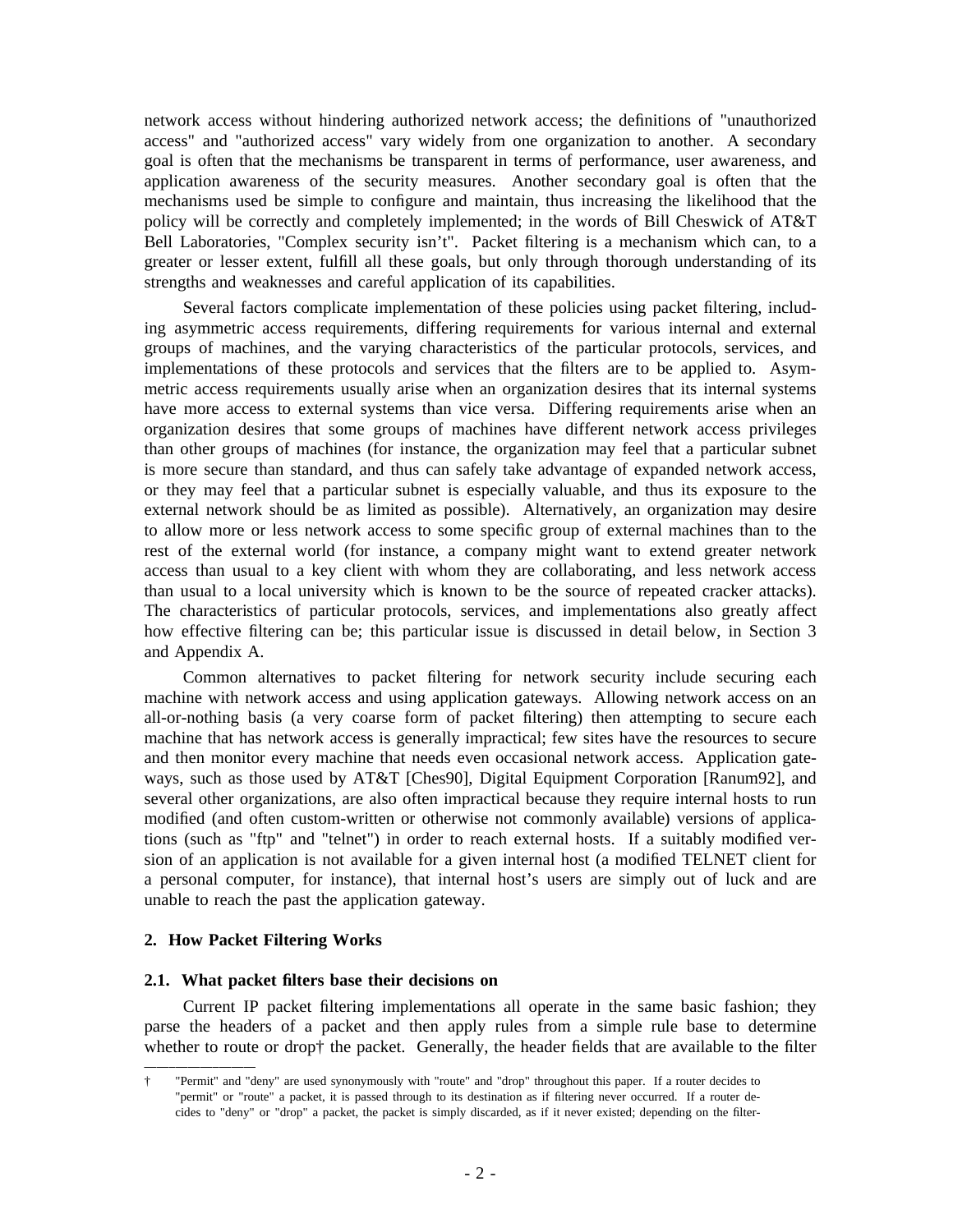are packet type (TCP, UDP, etc.), source IP address, destination IP address, and destination TCP/UDP port. For some reason, the source TCP/UDP port is often *not* one of the available fi elds; this is a significant deficiency discussed in detail in Section 4.2.

In addition to the information contained in the headers, many filtering implementations a lso allow the administrator to specify rules based on which router interface the packet is des tined to go out on, and some allow rules based on which interface the packet came in on. B eing able to specify filters on both inbound and outbound† interfaces allows you significant s ide" your packet filtering "fence"), and is very convenient (if not essential) for useful filtering control over where the router appears in the filtering scheme (whether it is "inside" or "outon routers with more than two interfaces. If certain packets can be dropped using inbound fi lters on a given interface, those packets don't have to be mentioned in the outbound filters on all the other interfaces; this simplifies the filtering specifications. Further, some filters that an a dministrator would like to be able to implement require knowledge of which interface a i nbound from the external interface that claim to be from an internal host, in order to guard packet came in on; for instance, the administrator may wish to drop all packets coming against attacks from the outside world that use faked internal source addresses.

Some routers with very rudimentary packet filtering capabilities don't parse the headers, t he patterns to look for in those ranges. This is almost useless, because it requires the adminisbut instead require the administrator to specify byte ranges within the header to examine, and u nworkable for packets using IP option fields within the IP header, which cause the location of trator to have a very detailed understanding of the structure of an IP packet. It is totally d ifficult for the administrator to find and examine the TCP or UDP port information. the beginning of the higher-level TCP or UDP headers to vary; this variation makes it very

### **2.2. How packet filtering rules are specified**

Generally, the filtering rules are expressed as a table of conditions and actions that are applied in a certain order until a decision to route or drop the packet is reached. When a particu lar packet meets all the conditions specified in a given row of the table, the action specified in that row (whether to route or drop the packet) is carried out; in some filtering implementations [ Mogul89], the action can also indicate whether or not to notify the sender that the packet has t aken on it. Some systems apply the rules in the sequence specified by the administrator until been dropped (through an ICMP message), and whether or not to log the packet and the action t he packet. Others enforce a particular order of rule application based on the criteria in the they find a rule that applies [Mogul89][Cisco90], which determines whether to drop or route rules, such as source and destination address, regardless of the order in which the rules were s pecified by the administrator. Some, for instance, apply filtering rules in the same order as

ing implementation (and sometimes on the filtering specification), the router might send an ICMP message (usualt he packet. ly "host unreachable") back to the source of a packet that is dropped, or it might simply pretend it never received

<sup>†</sup> Throughout this paper, the terms "inbound" and "outbound" are usually used to refer to connections or packets p oint of view of the filtering router (which is at the edge of the internal network, between the internal network from the point of view of the protected network as a whole, and sometimes used to refer to packets from the and the external world), or to the router interfaces those packets will pass through. A packet might appear to be " inbound" to the filtering router on its way to the external world, but that packet is "outbound" from the internal s erver on an external machine; note that while the connection as a whole is outbound, it includes both outbound network as a whole. An "outbound connection" is a connection initiated from a client on an internal machine to a packets (those from the internal client to the external server) and inbound packets (those from the external server b ack to the internal client). Similarly, an "inbound connection" is a connection initiated from a client on an exter- - nal machine to a server on an internal machine. The "inbound interface" for a packet is the interface on the filter i ng router that the packet appeared on, while the "outbound interface" is the interface the packet will go out on if it isn't denied by the application of the filtering rules.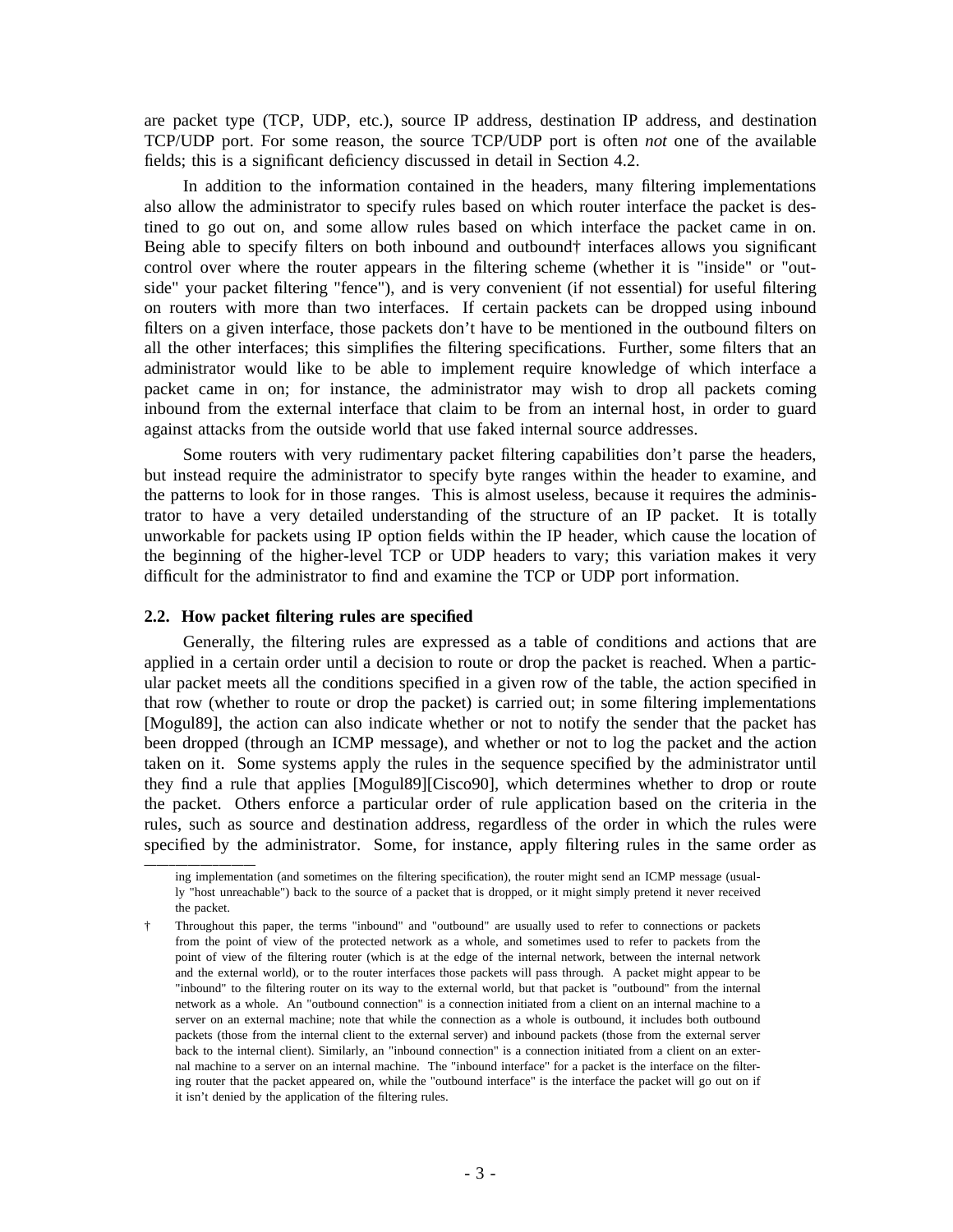routing table entries; that is, they apply rules referring to more specific addresses (such as rules p ertaining to specific hosts) before rules with less specific addresses (such as rules pertaining to whole subnets and networks) [CHS91][Telebit92a]. The more complex the way in which t he router reorders rules, the more difficult it is for the administrator to understand the rules and their application; routers which apply rules in the order specified by the administrator, w ithout reordering the rules, are easier for an administrator to understand and configure, and therefore more likely to yield correct and complete filter sets.

# **2 .3. A packet filtering example**

For example, consider this scenario. The network administrator of a company with Class B network 123.45 wishes to disallow access from the Internet to his network in general ( 123.45.0.0/16)†. The administrator has a special subnet in his network (123.45.6.0/24) that is wishes to permit access to the special subnet (123.45.6.0/24) from all subnets of the university used in a collaborative project with a local university which has class B network 135.79; he (135.79.0.0/16). Finally, he wishes to deny access (except to the subnet that is open to the w hole university) from a specific subnet (135.79.99.0/24) at the university, because the subnet e ts flowing from the university to the corporation; symmetric rules (reversing the SrcAddr and is known to be insecure and a haven for crackers. For simplicity, we will consider only pack-DstAddr in each of the rules below) would need to be added to deal with packets from the corp oration to the university. Rule C is the "default" rule, which specifies what happens if none of the other rules apply.

| Rule     | SrcAddr        | <b>DstAddr</b> | <b>Action</b> |
|----------|----------------|----------------|---------------|
| A        | 135.79.0.0/16  | 123.45.6.0/24  | permit        |
| B        | 135.79.99.0/24 | 123.45.0.0/16  | deny          |
| $\Gamma$ | $0.0.0.0\%$    | 0.0.0.0/0      | deny          |

C onsider these "sample" packets, their desired treatment under the policy outlined above, " BAC". and their treatment depending on whether the rules above are applied in order "ABC" or

| <b>Packet</b> | <b>SrcAddr</b>         | <b>DstAddr</b> | <b>Desired Action</b> | <b>ABC</b> action | <b>BAC</b> action |
|---------------|------------------------|----------------|-----------------------|-------------------|-------------------|
| $\mathbf{1}$  | 135.79.99.1            | 123.45.1.1     | deny                  | deny(B)           | deny(B)           |
| 2             | 135.79.99.1 123.45.6.1 |                | permit                | permit $(A)$      | deny $(B)$        |
| 3             | 135.79.1.1             | 123.45.6.1     | permit                | permit $(A)$      | permit $(A)$      |
| 4             | 135.79.1.1             | 123.45.1.1     | deny                  | $\text{deny}(C)$  | deny $(C)$        |

A router that applies the rules in the order ABC will achieve the desired results: packets f rom the "hacker haven" subnet at the university to the company network in general (such as packet 1 above) will be denied (by rule B), packets from the university "hacker haven" subnet a t the university to the company's collaboration subnet (such as packet 2 above) will be

<sup>†</sup> Throughout this paper, the syntax "*a.b.c.d*/*y*" denotes "the address *a.b.c.d*, with the top *y* bits significant for com parison". In other words, 123.45.0.0/16 means that the top 16 bits (123.45) are significant for comparisons to othe r addresses. The address 123.45.6.7 thus matches 123.0.0.0/8, 123.45.0.0/16, and 123.45.6/24, but not s ignificant bits (such as 123.45.6.7/32) matches only that particular address (123.45.6.7). This syntax is a simpler 123.45.99.0/24. A pattern with 0 significant bits (such as 0.0.0.0/0) matches any address, while a pattern with 32 b oundary between the wildcarded and non-wildcarded bits doesn't fall on an 8-bit boundary (for instance, on a form of expressing an address pattern than the traditional "address, wildcard mask" tuple, particularly when the Cisco router, the pattern 123.0.0.0/8 would be represented as "123.0.0.0 0.255.255.255", 123.45.6.0/24 would be r epresented as "123.45.6.0 0.0.0.255", and 123.45.6.240/28 would be represented as "123.45.6.240 0.0.0.15"). o ther products. This syntax was originated in the *KA9Q* networking package for PCs, and is used in the Telebit *NetBlazer* and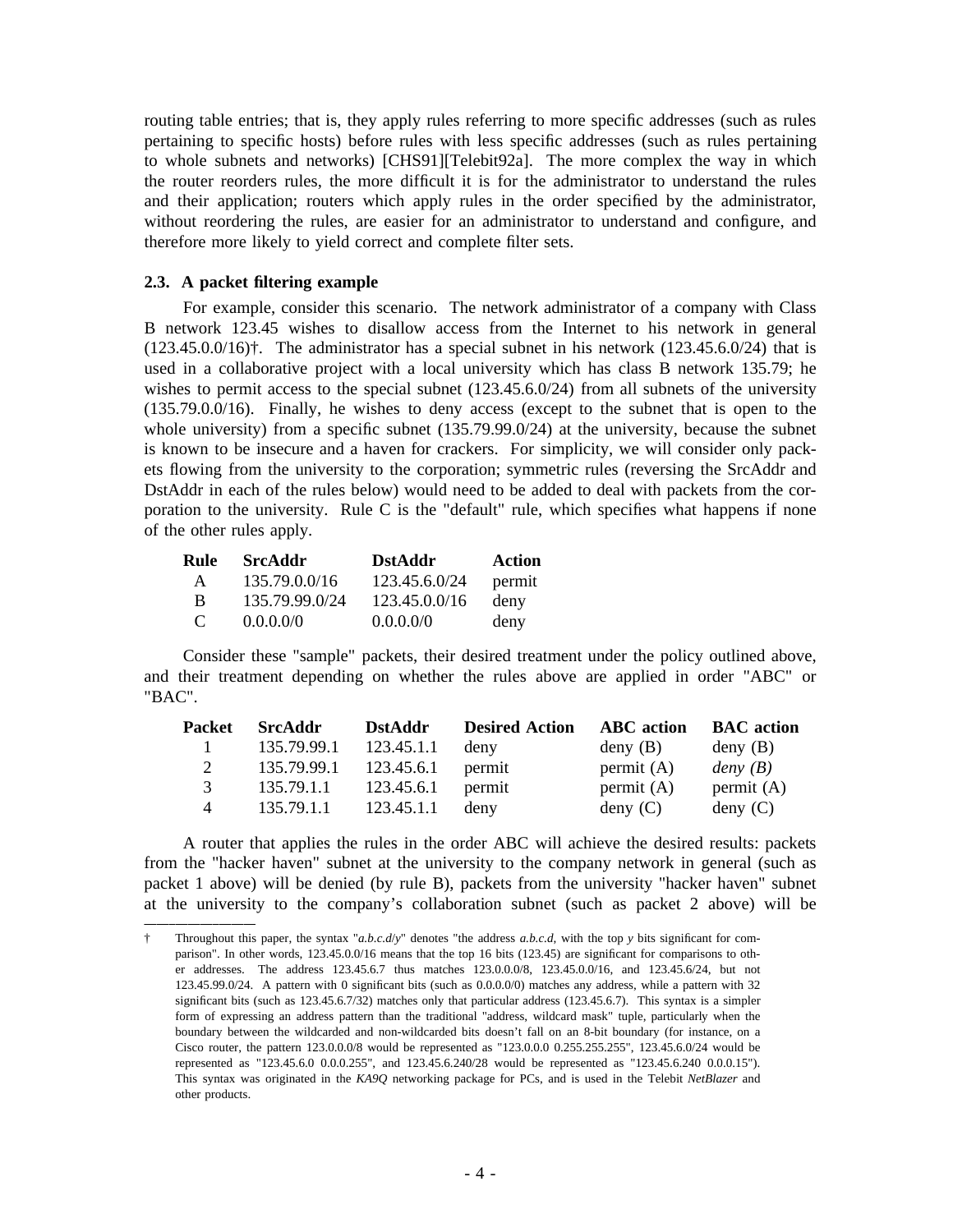permitted (by rule A), packets from the university's general network to the company's "open" s ubnet (such as packet 3 above) will be permitted (by rule A), and packets from the university's general network to the company's general network (such as packet 4 above) will b e denied (by rule C).

If, however, the router reorders the rules by sorting them into order by number of significant bits in the source address then number of significant bits in the destination address, t he same set of rules will be applied in the order BAC. If the rules are applied in the order BAC, packet 2 will be denied, when we want it to be permitted.

### **2 .4. Packet filtering caveats**

# **2.4.1. Complexity of packet filtering specifications**

In fact, there's a subtle error in this example that illustrates how difficult it is to correctly set up filters using such low-level specifications. Rule B above, which appears to restrict a ccess from the "hacker haven" net, is actually superfluous and unnecessary, and is the cause of the incorrect denial of packet 2 if the rules are applied in the order BAC. If you remove r ule B, both types of routers (those that apply rules in the order specified, and those that r ules in the order AC. When processed in that order, the result table becomes: reorder rules by number of significant bits in source or destination addresses) will process the

| Packet                | <b>SrcAddr</b> | <b>DstAddr</b> | <b>Desired Action</b> | AC action    |
|-----------------------|----------------|----------------|-----------------------|--------------|
|                       | 135.79.99.1    | 123.45.1.1     | deny                  | deny(C)      |
| $\mathcal{D}_{\cdot}$ | 135.79.99.1    | 123.45.6.1     | permit                | permit $(A)$ |
| 3                     | 135.79.1.1     | 123.45.6.1     | permit                | permit $(A)$ |
| 4                     | 135.79.1.1     | 123.45.1.1     | deny                  | deny(C)      |

T here are two points here. First, correctly specifying filters is difficult. Second, reordering filtering rules makes correctly specifying filters even more difficult, by turning a filter set that w orks (even if it's in fact overspecified) if evaluated in the order given into a filter set that doesn't work.

Even though the example presented above is a relatively simple application of packet u nderstand what is going on. Consider that the more difficult the rules are to comprehend, the filtering, most administrators will probably read through it several times before they feel they less likely the rules will be correct and complete. The way in which filtering rules must be s pecified and the order in which they are applied are key determinants of how useful and - powerful a given router's filtering capabilities are. Most implementations require the adminis t rator to specify filters in ways which make the filters easy for the router to parse and apply, but make them very difficult for the administrator to comprehend and consider.

# **2 .4.2. Reliance on accurate IP source addresses**

Most filtering implementations, of necessity, rely on the accuracy of IP source addresses [ Bellovin89], [Kent89], [Bellovin92a], and [Bellovin92b]. This is a particular case where to make filtering decisions. IP source addresses can easily be faked, however, as discussed in being able to filter inbound packets is useful. If a packet that appears to be from one internal m achine to another internal machine comes in over the link from the outside world, you should be mighty suspicious. If your router can be told to drop such packets using inbound filters on t he external interface, your filtering specifications for internal interfaces can be made both much simpler and more secure.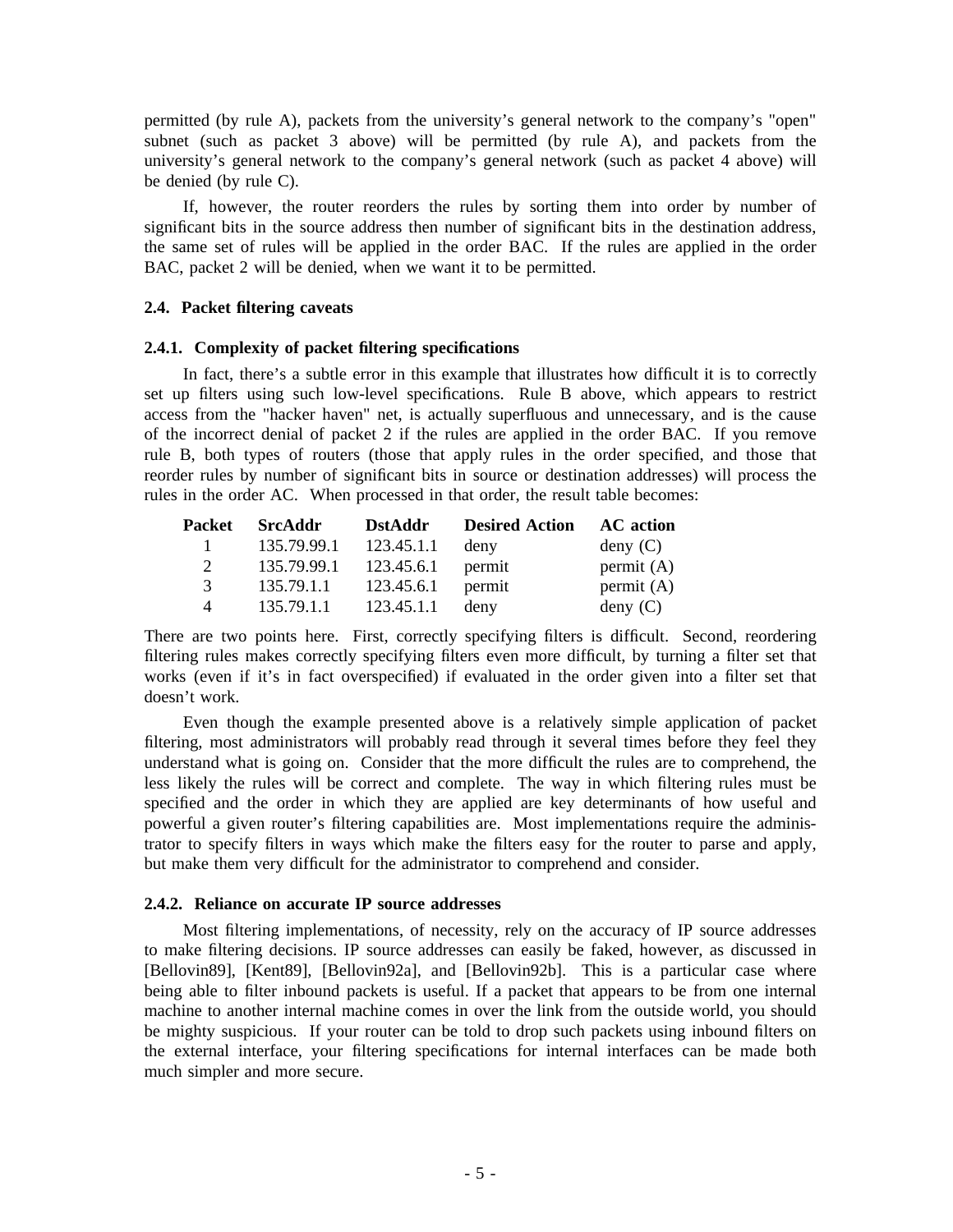### **2.4.3. Dangers of IP source routing**

Another IP feature ripe for potential abuse is IP source routing. Essentially, an IP packet t ing the routers decide for themselves. An attacker could use this to their advantage [Bellowith source routing information included tells routers how to route the packet, rather than letvin89]. Unless you have a specific need to allow packets with IP source routes between your i nternal network and the outside world, it's probably a good idea for your router to ignore IP source route instructions; whether source routing can be disabled, whether it is enabled or disa bled by default, and how to disable it vary from vendor to vendor.

### **2.4.4. Complications due to IP fragmentation**

Yet another complication to packet filtering is IP packet fragmentation. IP supports the r notion that any router along a packet's path may "fragment" that packet into several smalle p ackets, to accommodate the limitations of underlying media, to be reassembled into the original IP packet at the destination. For instance, an FDDI frame is much larger than an Ethernet f rame; a router between an FDDI ring and an Ethernet may need to split an IP packet that fit p roblem with this, from a packet filtering point of view, is that only the first of the IP fragin a single FDDI frame into multiple fragments that fit into the smaller Ethernet frames. The m ay be necessary to make a filtering decision concerning the fragment. Different filtering ments has the higher-level protocol (TCP or UDP) headers from the original packet, which implementations take a variety of responses to this situation. Some apply filters only to the first fragment (which contains the necessary higher-level protocol headers), and simply route the rest, on the assumption that if the first fragment is dropped by the filters, the rest of the f ragments can't be reassembled into a full packet, and will cause no harm [CHS91]. Others l ook up non-first fragments in this cache in order to apply the same decision [Mogul89]. In keep a cache of recently-seen first fragments and the filtering decision that was reached, and particular, it is dangerous to suppress only the first fragment of outbound packets; you might b e leaking valuable data in the non-first fragments that are routed on out.

### **3. Filtering-Related Characteristics of Application Protocols**

Each application protocol has its own particular characteristics that relate to IP packet g iven protocol also have their own characteristics that are not a result of the protocol per se, filtering, that may or may not differ from other protocols. Particular implementations of a t eristics are not covered in the specification of the protocol (though they aren't counter to the but a result of design decisions made by the implementors. Since these implementation characspecification), they are likely to vary between different implementations of the same protocol, a nd might change even within a given implementation as that implementation evolves. These characteristics include what port a server uses, what port a client uses, whether the service is t ypically offered over UDP or TCP or both, and so forth. An understanding of these characp rotocols. Appendix A discusses in detail the filtering-related characteristics of several comteristics is essential for setting up effective filters to allow, disallow, or limit the use of these mon protocols.

### **3 .1.** "**Random**" **ports aren't really random**

Although implementations of various protocols might appear to use a "random" ports for u sed are usually not totally random. While not explicitly supported by the RFCs, systems based the client end and a well-known port for the server end, the ports chosen for the client end o nly processes running as root to bind to those ports; conversely, non-privileged processes on BSD UNIX usually reserve ports below 1024 for use by "privileged" processes, and allow must use ports at or above 1024. Further, if a program doesn't request a particular port, it is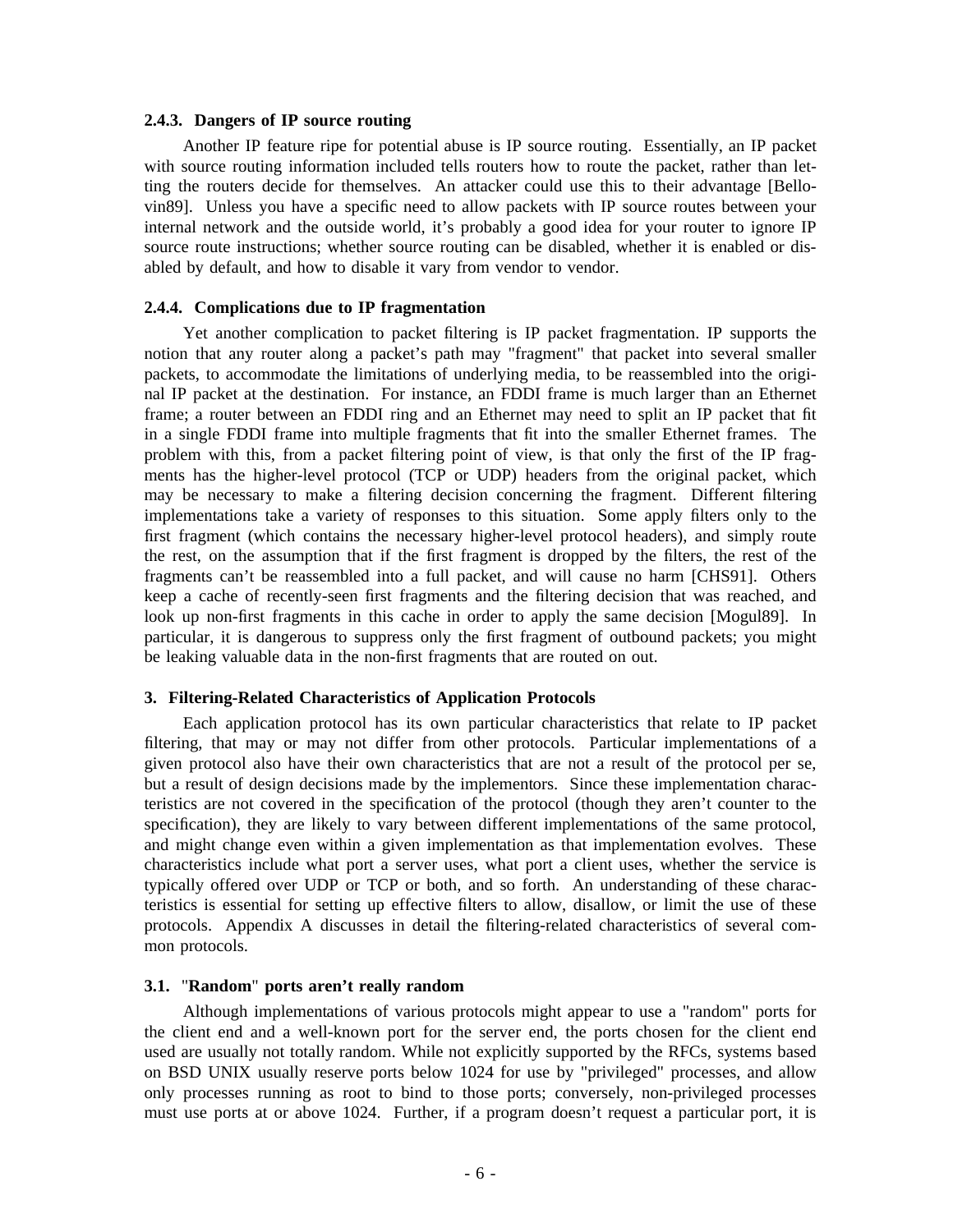often simply assigned the port after the last one assigned; if the last port assigned was 5150, t he next one assigned will probably be 5151.

### **3.2. Privileged versus non-privileged ports**

The distinction between "privileged" and "non-privileged" ports (those below 1024 and at or above 1024, respectively) is found throughout BSD-based systems (and other systems that d raw from a BSD background; keep in mind that almost all UNIX IP networking, including SysV IP networking, draws heavily from the original BSD network implementation). This dist inction is not codified in the RFCs, and is therefore best regarded as a widely used convenc an be a useful one. You can, for instance, generally forbid all inbound connections to ports tion, but not as a standard. Nonetheless, if you're protecting UNIX systems, the convention t he outside world to use, such as SMTP, TELNET, or FTP; to allow the "return" packets for below 1024, and then open up specific exceptions for specific services that you wish to enable 1 024. connections to such services, you allow all packets to external destination ports at or above

While it would simplify filtering if all services were offered on ports below 1024 and all a number of database servers) use server ports at or above 1024, and several vulnerable clients clients used ports at or above 1024, many vulnerable services (such as X, OpenWindows, and e xcepted from the "allow all packets to destination ports at or above 1024" type of rules that (such as the Berkeley r\* programs) use client ports below 1024. These should be carefully allow return packets for outbound services.

# **4 . Problems With Current Packet Filtering Implementations**

IP packet filtering, while a useful network security tool, is not a panacea, particularly in t he form in which it is currently implemented by many vendors. Problems with many current U DP/TCP port from the fields that filtering can be based on, unexpected interactions between implementations include complexity of configuration and administration, omission of the source "unrelated" parts of the filter rule set, cumbersome filter specifications forced by simple s pecification mechanisms, a lack of testing and debugging tools, and an inability to deal effectively with RPC-based protocols such as YP/NIS and NFS.

# **4 .1. Filters are difficult to configure**

The first problem with many current IP packet filtering implementations as network secut est, leaving the administrator with little confidence that the filters are correctly and completely rity mechanisms is that the filtering is usually very difficult to configure, modify, maintain, and specified. The simple syntax used in many filtering implementations makes life easy for the r outer (it's easy for the router to parse the filter specifications, and fast for the router to apply them), but difficult for the administrator (it's like programming in assembly language). Instead o f being able to use high-level language abstractions ("if this and that and not something-else then permit else deny"), the administrator is forced to produce a tabular representation of rules; t he desired behavior may or may not map well on to such a representation.

Administrators often consider networking activity in terms of "connections", while packet fi ltering, by definition, is concerned with the packets making up a connection. An administrator might think in terms of "an inbound SMTP connection", but this must be translated into at l east two filtering rules (one for the inbound packets from the client to the server, and one for the outbound packets from the server back to the client) in a table-driven filtering implementat ion. The concept of a connection is applied even when considering a connectionless protocol c onnections". This mismatch between the abstractions used by many administrators and the such as UDP or ICMP; for instance, administrators speak of "NFS connections" and "DNS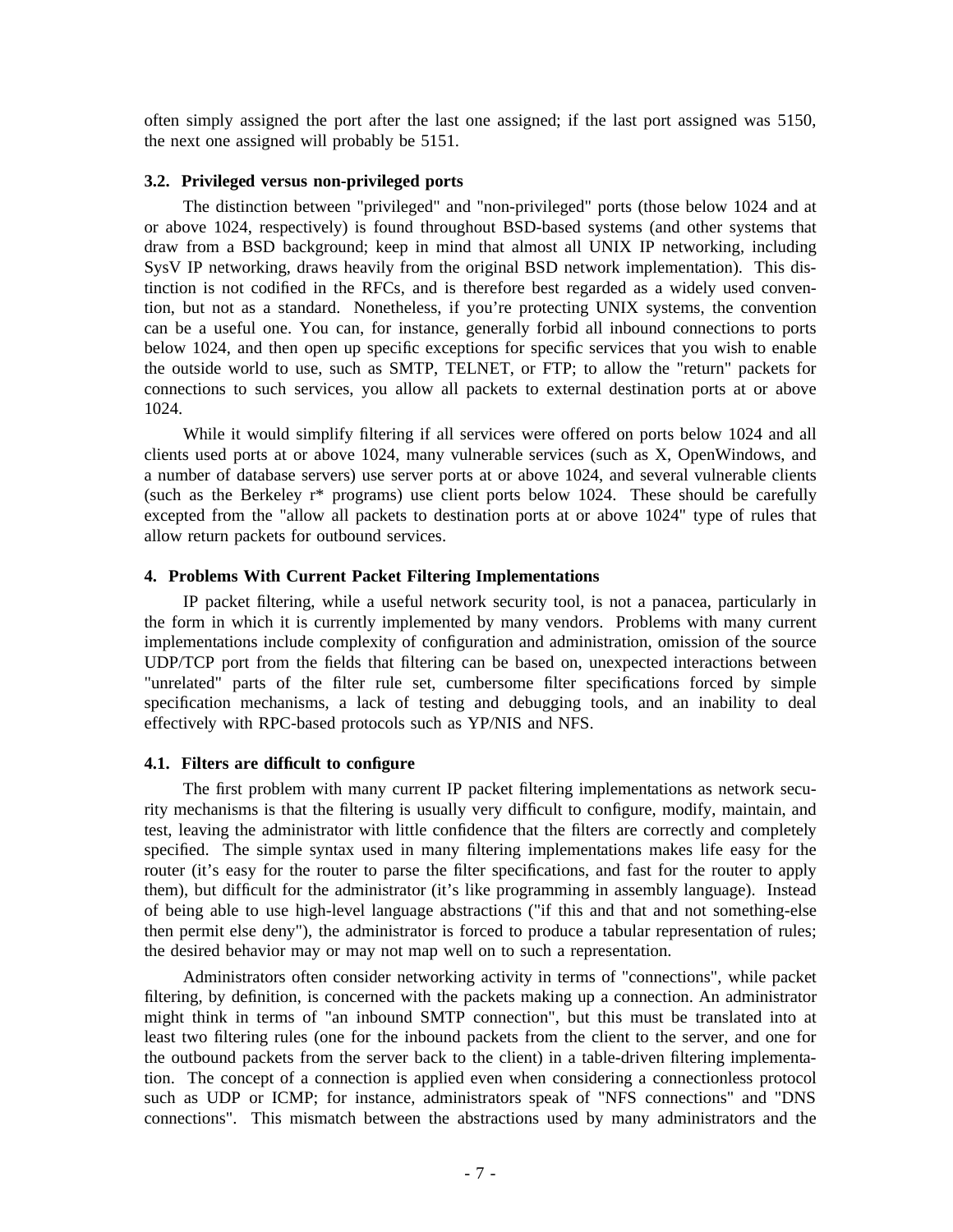mechanisms provided by many filtering implementations contributes to the difficulty of correctly and completely specifying packet filters.

# **4 .2. TCP and UDP source port are often omitted from filtering criteria**

Another problem is that current filtering implementations often omit the source UDP/TCP p ort from consideration in filtering rules, leading to common cases where it is impossible to allow both inbound and outbound traffic to a service without opening up gaping holes to other s ervices. For instance, without being able to consider both the source and destination port ( for inbound email) and outbound SMTP connections to all external machines (so that you can numbers of a given packet, you can't allow inbound SMTP connections to internal machines send outbound mail) without ending up allowing all connections between internal and external m achines where both ends of the connection are on ports at or above port 1024. To see this, ( whether the packet is inbound to or outbound from internal network), packet type (UDP or imagine your router's rule table has 6 variables for rules on a given interface: direction r TCP), source address, destination address, destination port, and action (whether to drop o r oute the packet). You would need 5 rules in such a table to allow both inbound SMTP (where an external host connects to an internal host to send email) and outbound SMTP (where a n internal host connects to any external host to send mail). The rules would look something like this:

|              | Rule Direction Type SrcAddr DstAddr DstPort Action |            |     |                              |     |        |
|--------------|----------------------------------------------------|------------|-----|------------------------------|-----|--------|
| $\mathbf{A}$ | in                                                 | <b>TCP</b> |     | external internal 25         |     | permit |
| B            | out                                                | <b>TCP</b> |     | internal external $> = 1024$ |     | permit |
| C            | out                                                | <b>TCP</b> |     | internal external 25         |     | permit |
| D            | in                                                 | <b>TCP</b> |     | external internal $> = 1024$ |     | permit |
| E            | either                                             | any        | any | any                          | any | deny   |

T he default action (rule E), if none of the preceding rules apply, is to drop the packet.

Rules A and B, together, allow the "inbound" SMTP connections; for inbound packets, t he source address is an "external" address, the destination address is "internal", and the destia ddress is "external", and the destination port is at or above 1024. Rules C and D, together, nation port is 25, while for outbound packets, the source address is "internal", the destination b etween an internal host and an external host where both ports used in the connection are similarly allow the "outgoing" SMTP connections. Consider, however, a TCP connection p ackets for such a connection will be passed by rule B. The problem is that, while rules A above 1023. Incoming packets for such a connection will be passed by rule D. Outgoing and B together do what you want and rules C and D together do what you want, rules B and D together allow all connections between internal and external hosts where both ends of the o pportunities for such unexpected and undesired interactions. connection are on a port number above 1024. Current filter specification syntaxes are ripe with

If source port could be examined in making the routing decisions, the rule table above w ould become:

|     | Rule Direction Type SrcAddr DstAddr SrcPort DstPort Action |            |     |                                       |     |     |        |
|-----|------------------------------------------------------------|------------|-----|---------------------------------------|-----|-----|--------|
| A   | in                                                         |            |     | TCP external internal $\geq=1024$ 25  |     |     | permit |
| - B | out                                                        |            |     | TCP internal external $25$ $> = 1024$ |     |     | permit |
| C   | out                                                        | <b>TCP</b> |     | internal external $> = 1024$ 25       |     |     | permit |
| D   | in                                                         | <b>TCP</b> |     | external internal $25$ $> = 1024$     |     |     | permit |
| E   | either                                                     | any        | any | any                                   | any | any | deny   |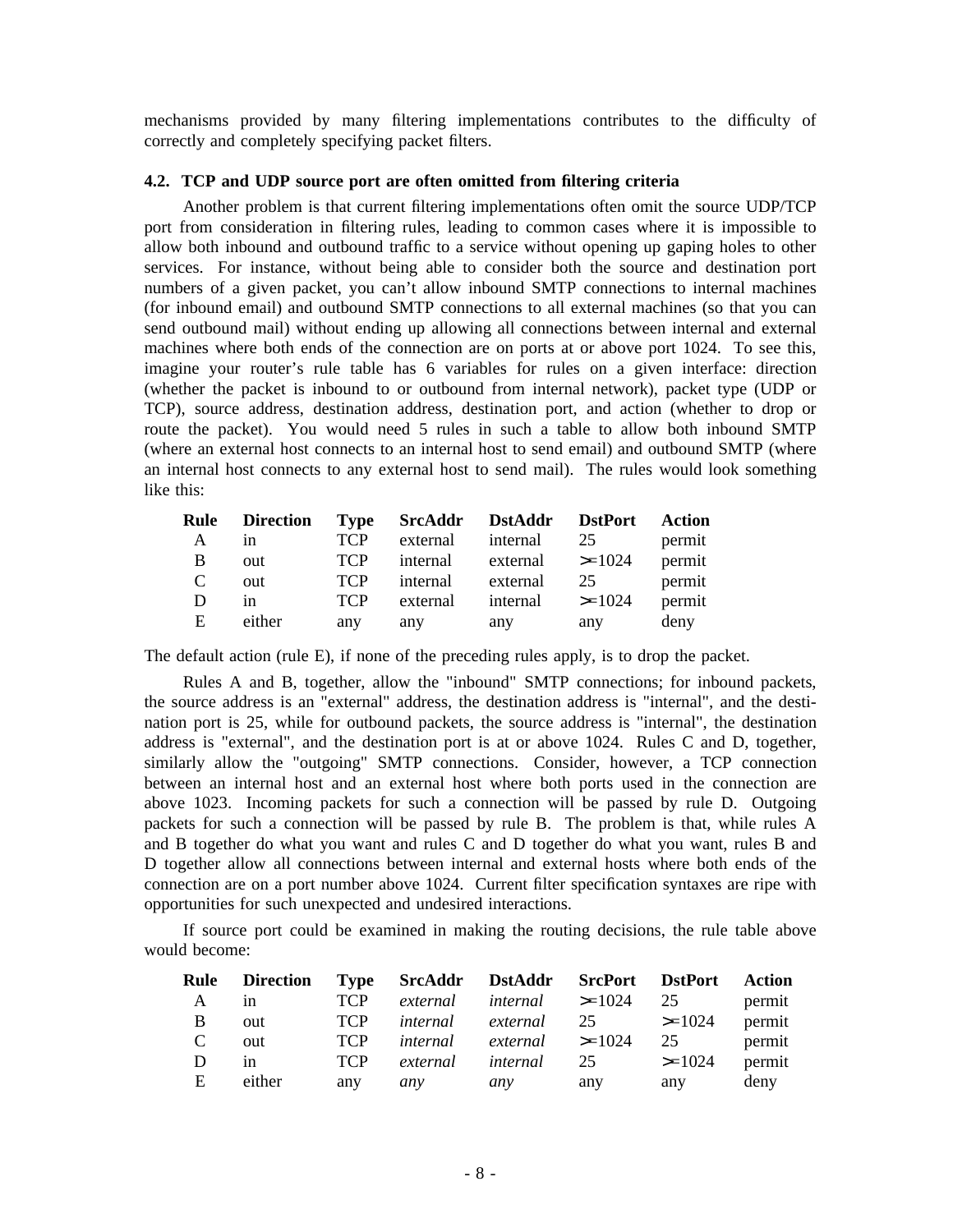In this case, all the rules are firmly anchored to port 25 (the well-known port number for SMTP) at one end or the other, and you don't have the problem of inadvertently allowing all c onnections where both ports are at or above 1024. Consider again the example given above, w ere at or above 1024; such a connection doesn't qualify with any of the above filtering rules, a TCP connection between an internal and an external host where both ends of the connection since in all of the above rules, one end of the connection has to be at port 25.

# **4 .3. Special handling of start-of-connection packets is impossible**

Note that the even the above filters with source port still don't protect your servers living a t or above port 1024 from an attack launched from port 25 on an external machine (which is f rom); rules C and D will allow this. One way to defeat this type of attack is to suppress TCP certainly possible if the person making the attack controls the machine the attack is coming start-of-connection packets (packets with the TCP "SYN" flag set) in rule C; at least one filter i mplementation provides a mechanism for stating that rules apply *only* to packets in "established" connections (those packets without the SYN bit set) [Cisco90].

Unfortunately, UDP sessions are "connectionless", so there is never a "start-ofd isallow UDP entirely except for a specific exception for DNS. This exception for DNS can connection" packet that can be suppressed in a UDP session. A solution for UDP is often to generally be made safely even with a filtering implementation that ignores source port, because o f a quirk in the most common DNS implementation. The quirk causes DNS server-to-server r andom port at one end. Disallowing UDP except for DNS also allows you to avoid most of queries made over UDP to always use port 53 at both ends of the connection, rather than a t the problems with filtering RPC-based services (since most RPC services are UDP based) tha a re discussed in Section 4.6.

### **4.4. Tabular filtering rule structures are too cumbersome**

While tabular rule structures such as those shown above are relatively easy and thus e fficient for the router to parse and apply, they rapidly become too cumbersome for the - administrator to use to specify complex independent filtering requirements. Even simple appli c ations of these cumbersome syntaxes are difficult, and often have unintended and undesired side effects, as demonstrated in Section 4.2.

# **4 .5. Testing and monitoring filters is difficult**

With many router products, the beleagured administrator's life is further complicated by a lack of built-in mechanisms to test the filter set or to monitor its performance in action. This m akes it very difficult to debug and validate filtering rule sets, or to modify existing rule sets; i ntended, or if the rule set has some inadvertent hole in it that the administrator has somehow the administrator always has to wonder if the filtering rules are really accomplishing what was overlooked.

# **4 .6. RPC is very difficult to filter effectively**

Finally, RPC-based protocols offer a special challenge, since they don't reliably appear on a given UDP or TCP port number. The only RPC-related service that is guaranteed to be at a certain port is the "portmapper" service. Portmapper maps an RPC service number (which is a 32-bit number assigned by Sun Microsystems to each individual RPC service, including serv ices created by users and other vendors) to the particular TCP or UDP port number (which are much smaller 16-bit numbers) that the service is currently using on the particular machine b eing queried. When an RPC-based service starts up, it registers with the portmapper to announce what port it is living at; the portmapper then passes this info along to anyone who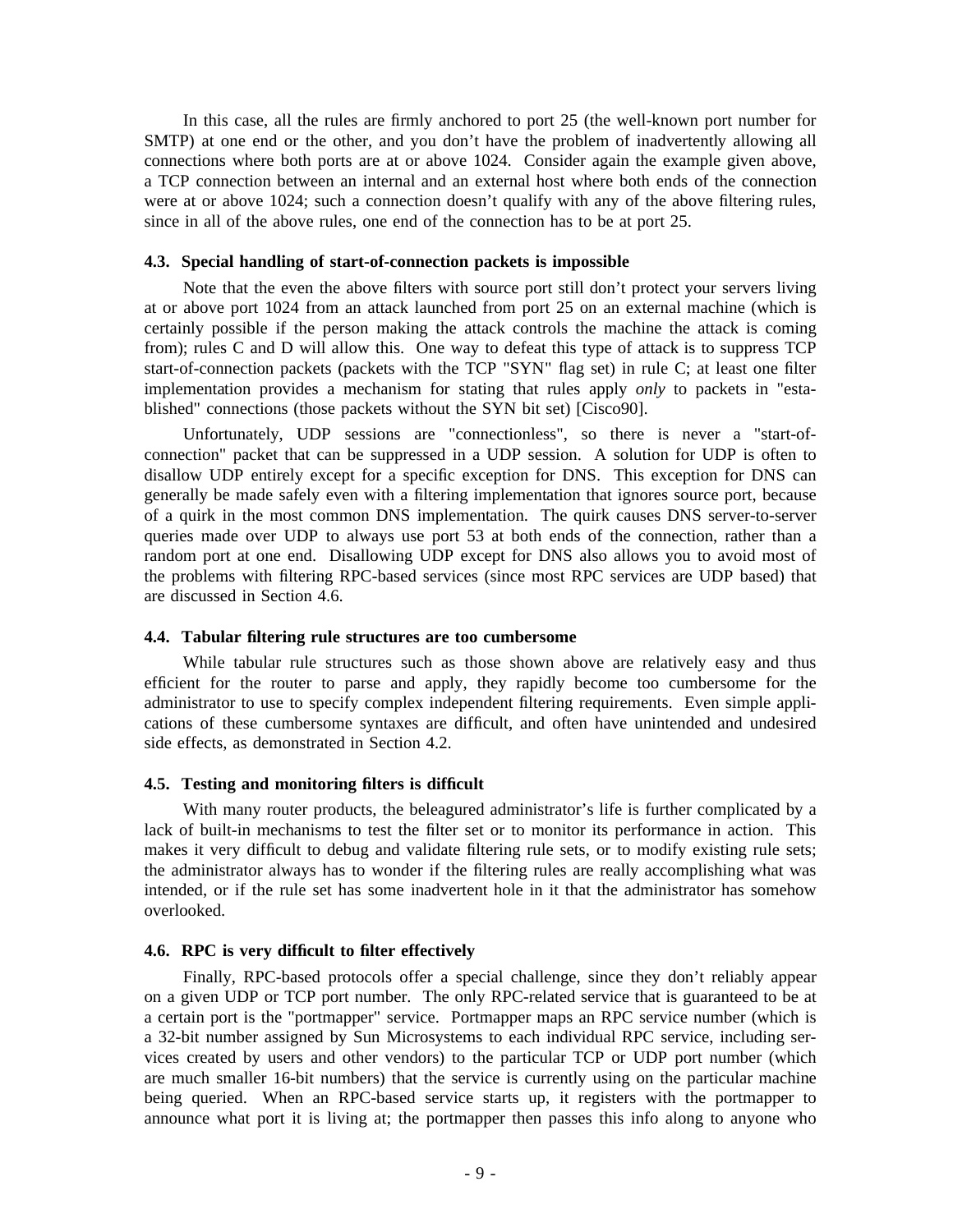### requests it.

The portmapper isn't required in order to establish an RPC connection, except to determine exactly which port to establish the connection to; if you know (or can guess) which port t o establish the connection to, you can bypass the portmapper altogether. What port a given e nough that the administrator can't effectively specify filters for it (at least, not without risking RPC protocol (such as YP/NIS, NFS, or any of a number of others) ends up using is random the inadvertent filtering of something else that happened to end up on the same port the a dministrator thought an RPC-based service *might* end up at), but not so random that an a attacker can't easily "guess" where a given protocol lives. Even if they can't or don't guess, s ystematic search of the entire port number space for the RPC service they're interested in attacking is not that difficult. Since RPC-based services might be on any port, the filtering i mplementation has no sure way of recognizing what is and what isn't RPC; as far as the router is concerned, it's all just UDP or TCP traffic.

Two fortuitous characteristics of most RPC-based services can be used to save us from this morass, however. First, most RPC-based services are offered as only on UDP ports; we c an simply drop UDP packets altogether except for DNS, as described above. Second, almost " deny all ports below 1024 except specific services like SMTP" type of filter, such as shown in all of those that are offered on TCP ports use ports below 1024, which can be protected by an the example in Section 4.2.

### **5 . Possible Solutions for Current Packet Filtering Problems**

### **5.1. Improve filter specification syntax**

The major improvement that could be made to many vendor packet filtering implementaa ble to specify rules in a form that makes sense to the administrator (such as a propositional tions would be to provide better filter specification mechanisms. The administrator should be t hen convert the rules from the high-level form to a form amenable to efficient processing. logic syntax), not necessarily a form that is efficient for the router to process; the router can s yntax that was convenient for the administrator, and emits a "compiled" filter list that is One possibility might be the creation of a "filter compiler" that accepts filters in a high-level acceptable to the router.

Addressing the conceptual mismatch between administrators, who think in terms of cond iscussed in Section 4.1, might also prove valuable. nections, and routers, which operate in terms of the packets making up those connections, as

### **5.2. Make all relevant header fields available as filtering criteria**

The administrator should be able to specify all relevant header fields, particularly includ ing TCP/UDP source port (which is currently often omitted from many filtering implementat ions), as filter criteria. Until this key feature is provided, it will be difficult or impossible to - effectively use filtering in certain common situations, as demonstrated in the example in Sec t ion 4.2. The administrator should also be able to specify whether a filter rule should apply only to established TCP connections.

### **5 .3. Allow inbound filters as well as outbound filters**

The administrator should be able to specify both inbound and outbound filters on each i nterface, rather than only outbound filters. This would allow the administrator to position the s impler specification of filters on routers with more than two interfaces by allowing some cases router either "inside" or "outside" the filtering "fence", as appropriate. It would also allow (such as a packet appearing from the outside world that purports to be both to and from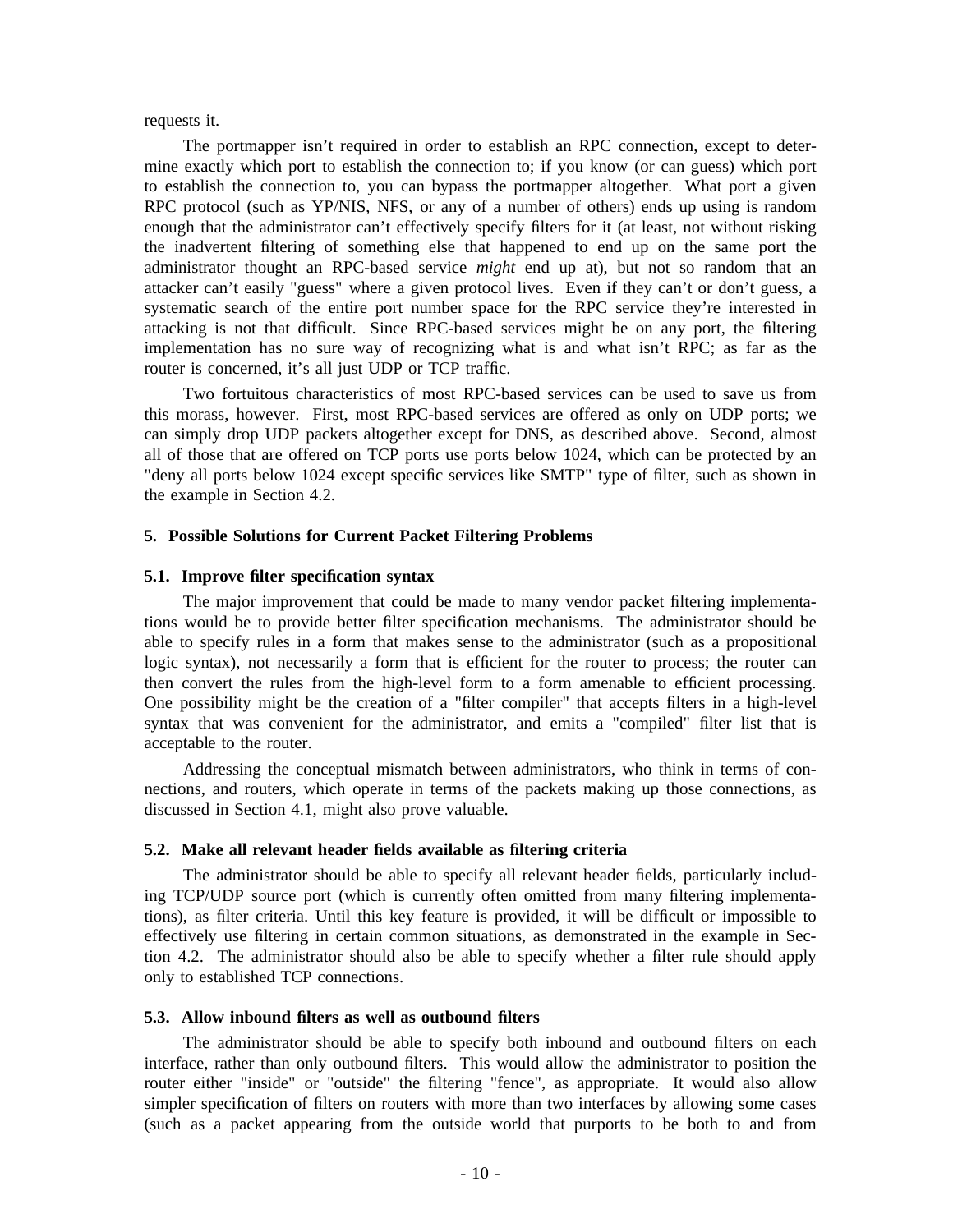n internal hosts) to be handled by the inbound set of filters on the external interface, rather tha h aving to duplicate these special cases into the outbound filter set on each internal interface. f ake internal-to-internal packet showing up on the external interface, as discussed in Section The desired functionality may not even be possible with only outbound filters; the case of a 2.4.2, can't be detected in an outbound filter set.

# **5 .4. Provide tools for developing, testing, and monitoring filters**

Better tools for developing, testing and validating rule sets, perhaps including test suites a nd automatic test probe generators, would make a big difference in the usability of packet p iler" described in Section 5.1. filtering mechanisms. Such an automated test system might well be a part of the "filter com-

### **5.5. Simplify specification of common filters**

It would be useful if administrators could specify common filtering cases (for instance, t he protocols or filtering mechanisms involved. "allow inbound SMTP to this single host") simply, without having to understand the details of

# **6. Conclusions**

Packet filtering is currently a viable and valuable network security tool, but some simple t o be common to many vendors, such as the inability to consider source TCP/UDP port in vendor improvements could have a big impact. There are several critical deficiencies that seem filters, that need to be addressed. Other improvements to filter specification mechanisms could g reatly simplify the lives of network administrators trying to use packet filtering capabilities, and increase their confidence that their filters are doing what they think they are.

### **7 . Acknowledgements**

Thanks to Steve Bellovin and Bill Cheswick of AT&T Bell Laboratories for several l ike to thank Steve for providing me with prepublication copies of two of his IP securitylively and fruitful discussions of packet filtering as a network security tool; in particular, I'd related papers and of his 1989 article on TCP/IP security problems. Thanks to Ed DeHart of t he Computer Emergency Response Team for strongly and repeatedly encouraging me to write Z wicky of SRI International, Brian Lloyd of Lloyd & Associates, and Steve Bellovin of AT&T this paper after listening to me moan about the issues discussed herein. Thanks to Elizabeth Bell Laboratories for reviewing drafts of this paper and providing valuable feedback and s uggestions.

### **s 8. Reference**

[ Bellovin89]

S. M. Bellovin, "Security Problems in the TCP/IP Protocol Suite"; *Computer Communi cations Review*, Volume 9, Number 2; April 1989; pp. 32-48.

[ Bellovin92a]

Steven M. Bellovin, "Packets Found on an Internet"; in preparation; 1992.

[Bellovin92b]

Steven M. Bellovin, "There Be Dragons"; *Proceedings of the Third USENIX UNIX Security Symposium*; Baltimore, MD; September, 1992.

[Ches90]

Bill Cheswick, "The Design of a Secure Internet Gateway"; *Proceedings of the USENIX Summer 1990 Conference*; Anaheim, CA; June 11-15, 1990; pp. 233-237.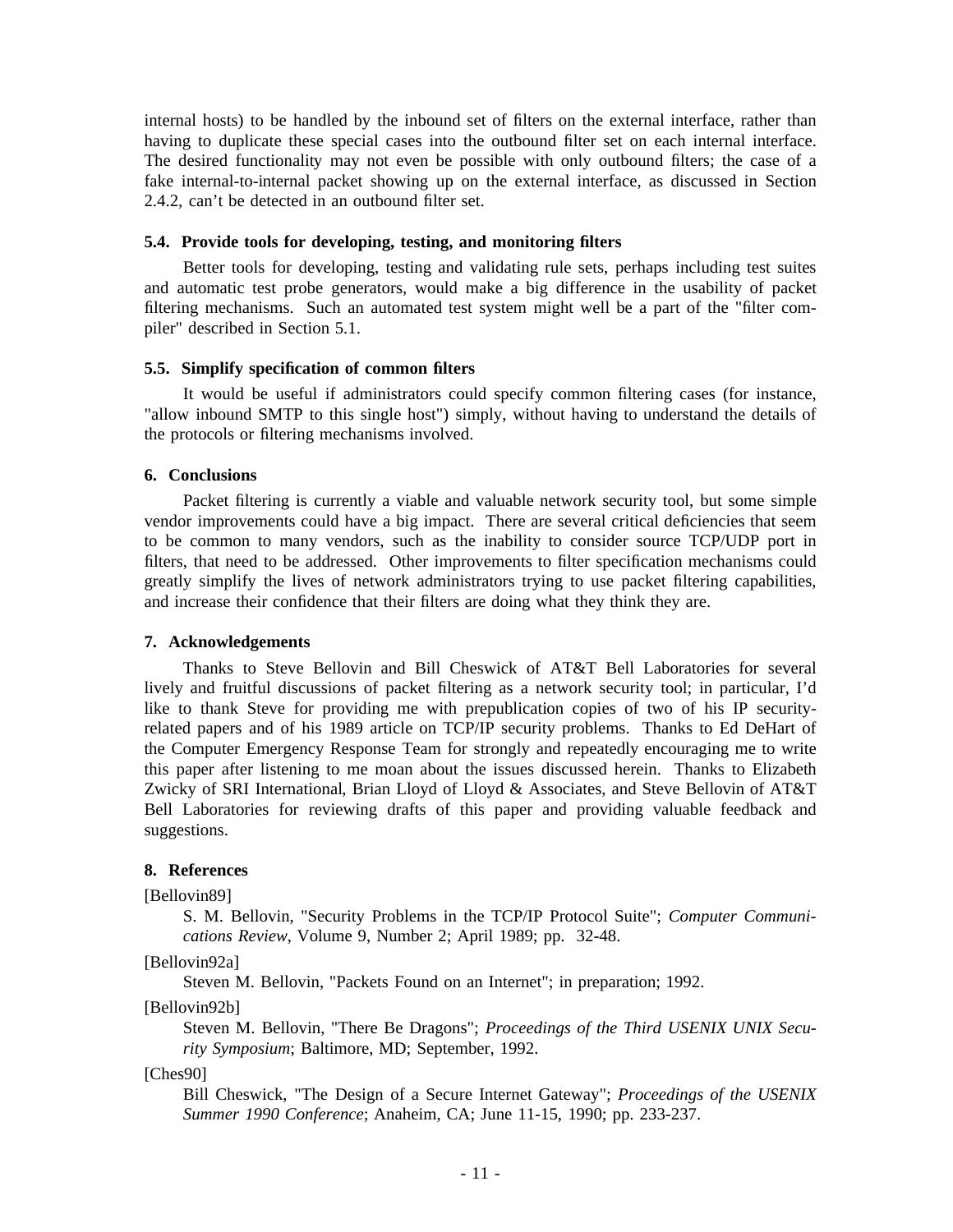### [CHS91]

Bruce Corbridge, Robert Henig, Charles Slater, "Packet Filtering in an IP Router"; *e nce (LISA V)*; San Diego, CA; October, 1992; pp. 227-232. *Proceedings of the Fifth USENIX Large Installation and System Administration Confer-*

### [Cisco90]

Cisco Systems (Menlo Park, CA); "Gateway System Manual; Software Release 8.2"; 1990.

# [CMQ92]

Smoot Carl-Mitchell and John S. Quarterman, "Building Internet Firewalls"; *UnixWorld*; February, 1992; pp 93-102.

### [Comer91]

Douglas E. Comer, *Internetworking with TCP*/*IP, Volume I*; Second Edition, 1991; Prentice-Hall, Inc.

### [Kent89]

Stephen Kent, "Comments on 'Security Problems in the TCP/IP Protocol Suite'"; *Computer Communications Review*; July 1989.

### [Mogul89]

Jeffrey C. Mogul, "Simple and Flexible Datagram Access Controls for UNIX-based Gate ways"; *Proceedings of the USENIX Summer 1989 Conference*; pp. 203-221.

### [ Ranum92]

Marcus J. Ranum, "A Network Firewall"; *Proceedings of the World Conference on Sys tem Administration and Security*; July 1992; Washington, D.C.; pp. 153-163.

### [ RFC1058]

C. Hedrick, "Routing Information Protocol", Request For Comments 1058; available from the DDN Network Information Center (NIC.DDN.MIL).

### [ RFC1340]

J. Reynolds and J. Postel, "Assigned Numbers", Request For Comments 1340; available from the DDN Network Information Center (NIC.DDN.MIL).

[ Telebit92a]

Telebit Corporation (Sunnyvale, CA), "NetBlazer Command Reference"; 1992.

[Telebit92b]

Telebit Corporation (Sunnyvale, CA), "NetBlazer Version 1.4 Release Notes"; 1992.

### **Appendix A — Filtering Characteristics of Common IP Protocols**

### **A .1. SMTP**

SMTP is provided as a TCP service with the server end of the connection at port 25 and the client end at a random port.

### **A .2. TELNET**

TELNET is provided as a TCP service with the server end of the connection at port 23, and the client end at a random port.

### **A .3. FTP**

FTP is slightly tricky, in that an FTP conversation actually involves two TCP connections c ommand connection is at port 21 on the server, and the data connection is at port 20 on the in typical UNIX implementations: one for connection for commands, and one for data. The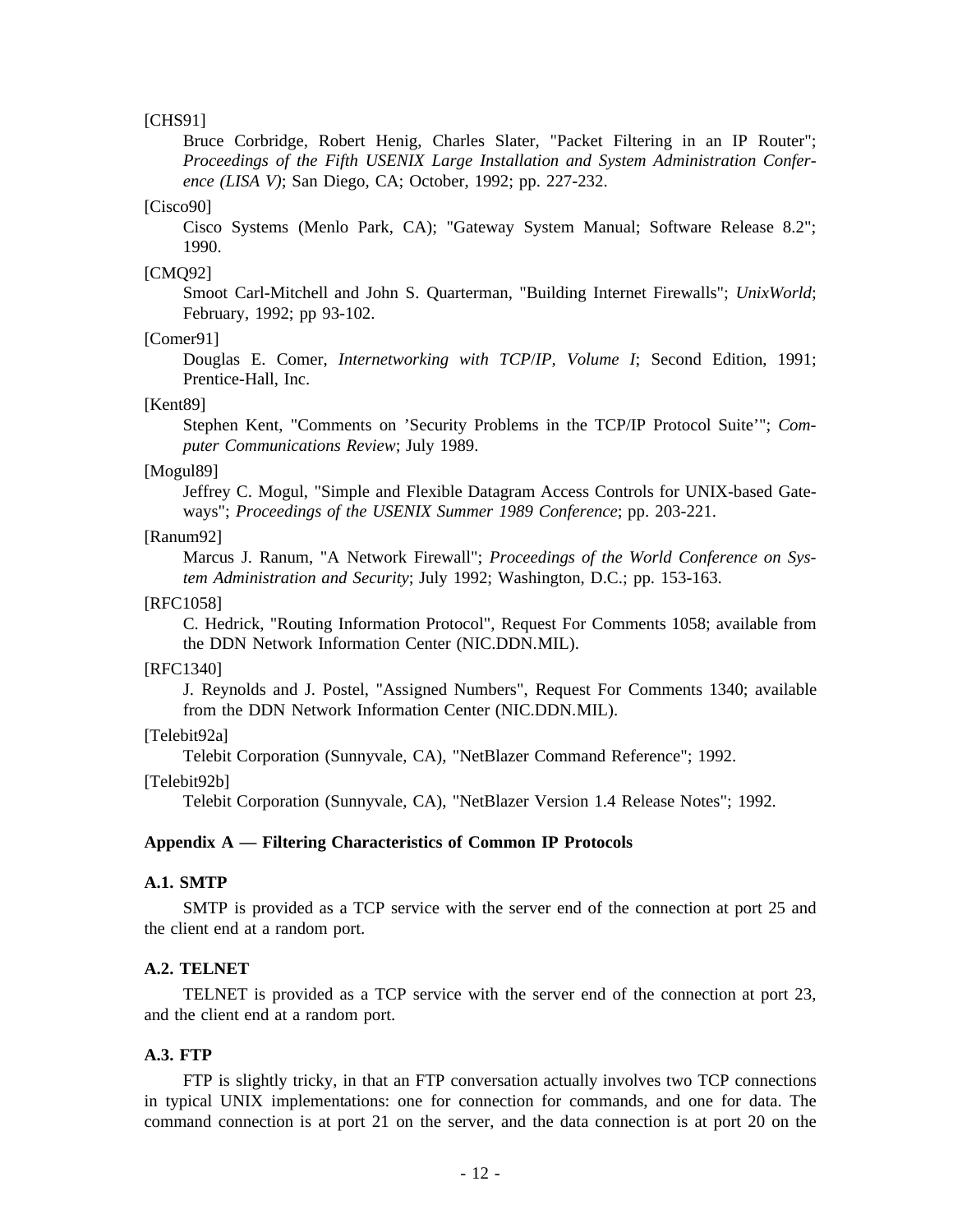server; both connections use random ports on the client side.

### **A .4. NNTP**

NNTP is provided as a TCP service with the server end at port 119, and the client end at a random port.

### **A .5. DNS**

DNS is provided as both a TCP and UDP service at port 53. The UDP service is usually used for client-to-server queries (the client end will be at a random port) and server-to-server p roxy queries (where a server queries another server on behalf of a client), while the TCP ser vice is usually used for server-to-server bulk data transfers (typically zone transfers from prim ary to secondary DNS servers for a given zone).

One implementation characteristic of the most common DNS server implementation (the q ueries are made via UDP with both ends of the connection using port 53. Packet filtering "BIND", or "Berkeley Internet Name Daemon," implementation) is that server-to-server proxy specifications can take good advantage of this characteristic, since DNS is often the only U DP-based protocol that sites want to allow bidirectionally (i.e., allow both inbound and outf or both ends of such a connection, rather than port 53 for answering server end and a random bound) between their internal machines and the outside world. The fact that DNS uses port 53 - port for the requesting server end, allows DNS to be bidirectionally enabled in filtering imple m entations that examine only destination ports (not source ports) *without* running afoul of the "allowing any connection where both ends are above 1023" problem with allowing bidirect ional services in such routers (see Section 4.2 for a detailed discussion of this problem).

### **A.6. BSD r\* services (rlogin, rsh, rcp, and rexec)**

The BSD r\* services (rlogin, rsh, rcp, and rexec) are another tricky case because they use - privileged ports (ports below 1024; see below for a discussion of "privileged" and "non p rivileged" ports) for both the server (port 512 for rexec, 513 for rlogin, and 514 for rsh and rcp) and client (a random privileged port). A typical filtering set that allows outbound services b y allowing outbound packets to specific privileged ports and inbound packets to nont o random privileged ports. If you then allow inbound packets to random privileged ports, privileged ports won't allow any of these services, since their inbound packets will be coming w orld. One possible solution is to this quandry is to allow only packets from "established" you've just opened up all your own services on privileged ports to attacks from the outside connections inbound, if your filtering implementation has that capability (see Section 4.3).

### **A .7. RIP**

RIP broadcasts between routers uses UDP port 520 as for both source and destination. A RIP query may use some other UDP port as their source port with 520 as the destination port; r eplies to the query will use 520 as the source port and the query's source port as the reply's destination port [RFC1058].

### **A .8. RPC and RPC-based services (YP/NIS and NFS)**

RPC (Sun's Remote Procedure Call mechanism, which is at the heart of a number of o ther protocols, notably YP/NIS and NFS) is a real can of worms when it comes to packet 1 11, for the "portmapper" process which maps requests for specific RPC services to the particfiltering. The only ports a machine running RPC is certain to be using are UDP and TCP ports ular ports (somewhat randomly determined) that they are running on at the moment on that p articular machine. See the complete discussion of the problems with filtering RPC and RPC-